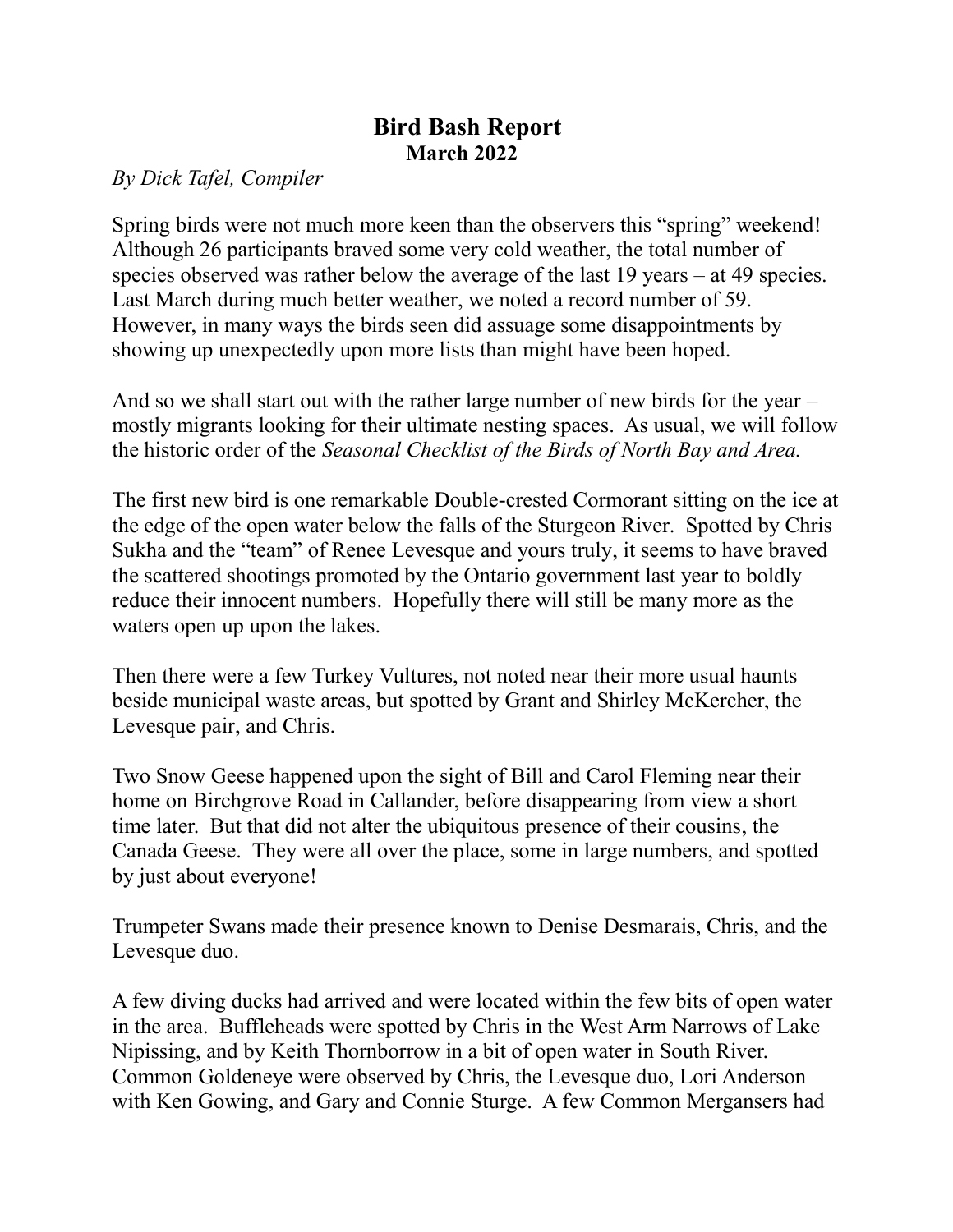also arrived and were spotted by the latter four groups, as well as by Faye Oei with Sue Gratton, and by Keith.

Now we get to the predators. Generally they did not seem to be unduly affected by the still widespread snowy fields. Starting with the Northern Harrier, a few were seen by the Levesque duo, the Anderson pair, and Chris, who also discovered a Red-tailed Hawk, as did the Sturges. American Kestrels had also arrived, at least in a few numbers, and were found by Lloyd and Janet Sparks, the Oei duo, the Anderson combo, the Levesque pair, and Chris. The Levesque pair also spotted a Merlin, as did John Levesque. A Peregrine Falcon was observed by the McKerchers at its usual spot on the cross of the Pro-Cathedral.

Some brave Sandhill Cranes were noticed by the Sturges.

Gulls had arrived, though not yet in grand numbers. Herring Gulls, first to come, were spotted by the McKerchers, John, Keith, and the Sturges, and both the Herring and Ring-billed Gulls were found by the Levesque duo, the Anderson pair, Denise, the Oei duo, and Chris.

No owls were discovered, nor, of course, swallows, wrens, flycatchers, or warblers.

But the wonderful American Robins had arrived, at least a few of them. They were enjoyed by Paul Smylie, Chris, the Levesque duo, the Anderson pair, the Sturges, Keith, John, the Telfords, the Flemings, and the McKerchers.

A couple of Song Sparrows had arrived and were spotted by the Anderson duo, and by Renee at her home.

A few, soon to be very common, Red-winged Blackbirds made their presence known, and were observed by Mary Young, Steve Pitt, the Oei pair, the Levesque duo, the Anderson combo, the Sturges, Keith, John, the Telfords, and Chris. Common Grackles had also arrived in small numbers and were seen by Paul, Chris, Steve, the McKerchers, Mary, Keith, the Sturges, the Anderson pair, the Oei duo, and the Levesque combo.

And two birds noted for the first time during this year's Bird Bash were the Hoary Redpoll seen by Renee, and the Pine Siskin seen by Keith.

As to birds previously spotted during this year's Bird Bash, we will begin with the few puddle ducks, the American Black Duck and the Mallard. A few Blacks were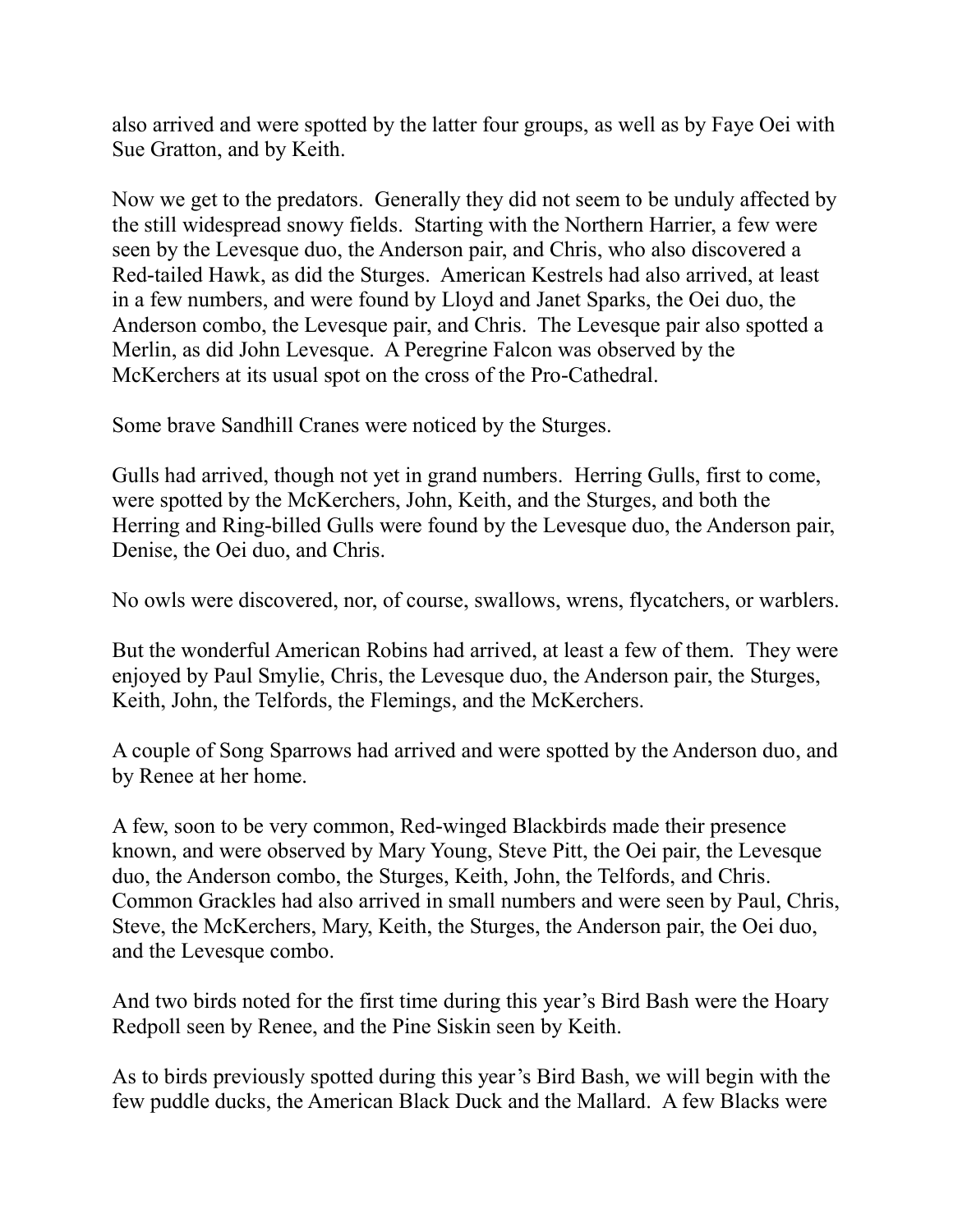noted by the Anderson pair and by Levesque duo who saw them in the open water in Bonfield. The latter two groups also found Mallards, as did the Sturges, the Telfords, the Flemings, the McKerchers, and Chris. With few areas of shallow, open water present yet, no other puddle ducks apparently found their way here.

Bald Eagles were around in fairly plentiful numbers and were spotted by Chris, the McKerchers (already on its nest in Callander), the Telfords, the Levesque pair, Denise, the Sturges, and the Anderson duo.

Ruffed Grouse seem to have weathered the winter pretty well, for several were discovered by the Anderson pair, the Oei duo, the Levesque combo, Keith, the Flemings, Mary, and Steve.

Wild Turkeys were found only by the Sturges.

Rock Doves were as common as usual, but Mourning Doves were noticed only by the McKerchers, Mary, the Levesque duo, the Telfords, Keith, the Sturges, and the Anderson pair.

Downy and Hairy Woodpeckers were active at many feeders and elsewhere, while the Pileateds seemed to be staying a bit aloof, though they were spotted by the Sparks, Chris, Steve, Mary, the Flemings, the Telfords, and Keith.

Northern Shrikes turned up again, and were noticed by the Sturges and the Levesque pair.

As in the past, Canada Jays were discovered near South River only by Keith.

Blue Jays were very numerous as usual, as were American Crows and Common Ravens, with all three species being noted by almost everyone.

Pert and cheerful Black-capped Chickadees were on everyone's lists!

Red-breasted Nuthatches were spotted by Denise, the Oei pair, Chris, Steve, and Keith; the latter two also spotted the White-breasted, along with the Telfords, Mary, the McKerchers, the Sparks, and the Flemings.

European Starlings were noticed by most observers, though not yet in large numbers.